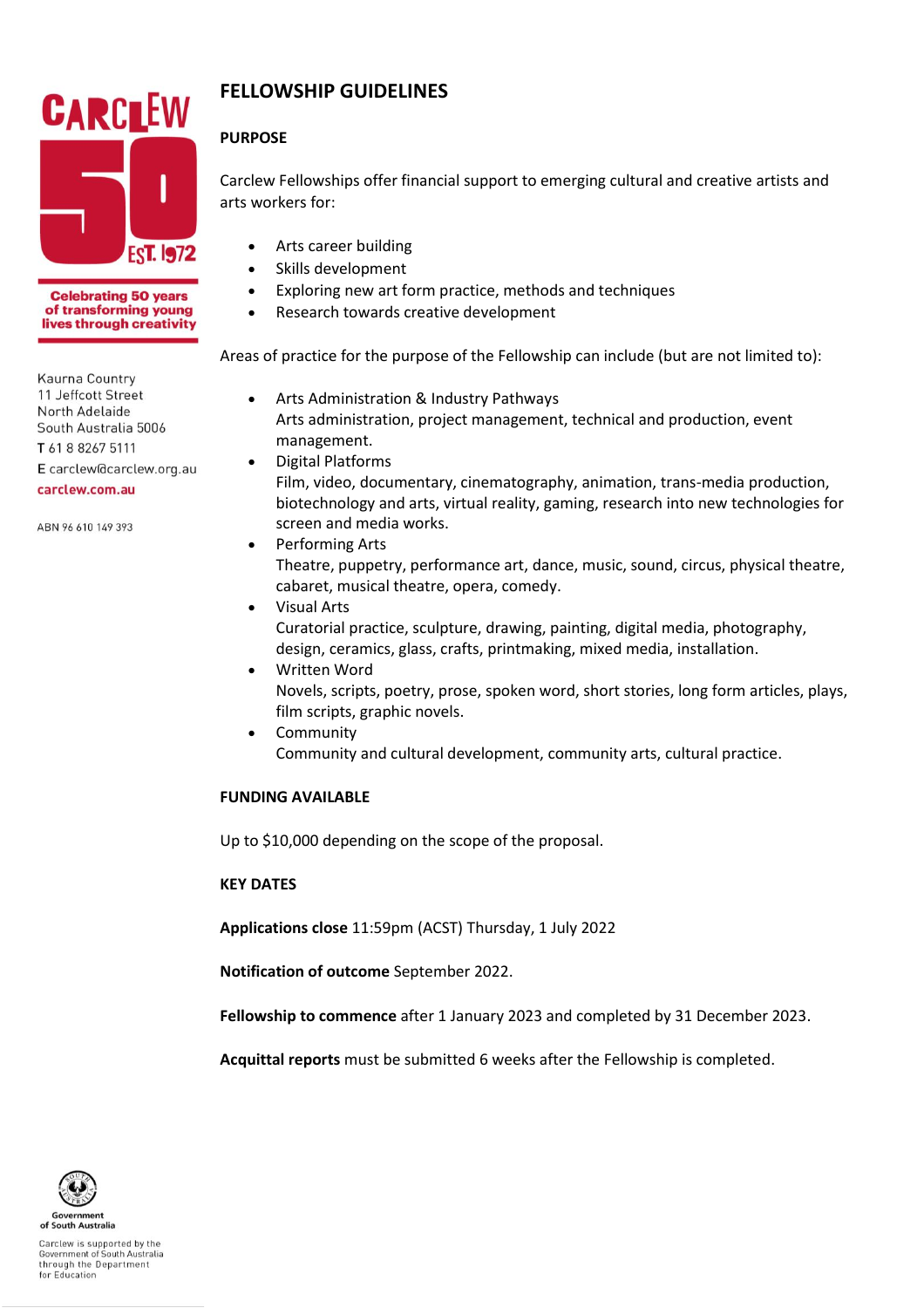

#### **Celebrating 50 years** of transforming young lives through creativity

Kaurna Country 11 Jeffcott Street **North Adelaide** South Australia 5006 T 61 8 8267 5111 E carclew@carclew.org.au carclew.com.au

ABN 96 610 149 393

# **ESSENTIAL INFORMATION**

What the Fellowship DOES support (but not limited to):

- Skills development workshops, masterclasses and summer schools
- Structured networking as part of a broader professional development program
- Dedicated time to develop professional writing
- One year of a post-graduate study
- Mentorships, internships, attachments or residencies
- Project and project administration costs for proposed development activity
- Reasonable travel and living costs during the creative development activity

What the Fellowship DOES NOT support:

- A course of study that falls within the Austudy or Abstudy award
- A course of undergraduate study
- The purchase of equipment or expenditure for capital items (film and new media applicants may purchase smaller items of equipment as approved by Carclew)
- A proposal largely based around attendance at arts events (e.g. festivals, launches, conferences).
- Study costs for activity the applicant has already commenced
- Activity that is coordinated by post-secondary institutions or part of tertiary study requirement and/or credits in any way

# **ELIGIBILITY**

- Applicants must be aged 26 years of age or under as at 1 July 2022
- Applicants must be able to demonstrate a track record as a practising artist or arts worker in any artform.
- Applicants must be an Aboriginal or Torres Strait Islander OR an Australian citizen OR have permanent resident status in Australia, and currently live and make work in South Australia.
- If you have previously received Carclew funding, you must have no outstanding funding acquittal reports.
- If you are currently repaying a Carclew QuickSTART Microloans you will not be considered for this Fellowship.

# **ABORIGINAL AND TORRES STRAIT ISLANDER APPLICANTS**

Carclew is committed to driving reconciliation through employment and training opportunities with Aboriginal and Torres Strait Islander peoples. A minimum of one Fellowship will be awarded to an Aboriginal and/or Torres Strait Islander applicant. Please read Carclew's Commitment to First Nations and Reconciliation Action Plan on our website.

# **HOW TO APPLY**

Please complete the online form available at <https://carclew.com.au/program/fellowships>



Carclew is supported by the Government of South Australia<br>through the Department for Education